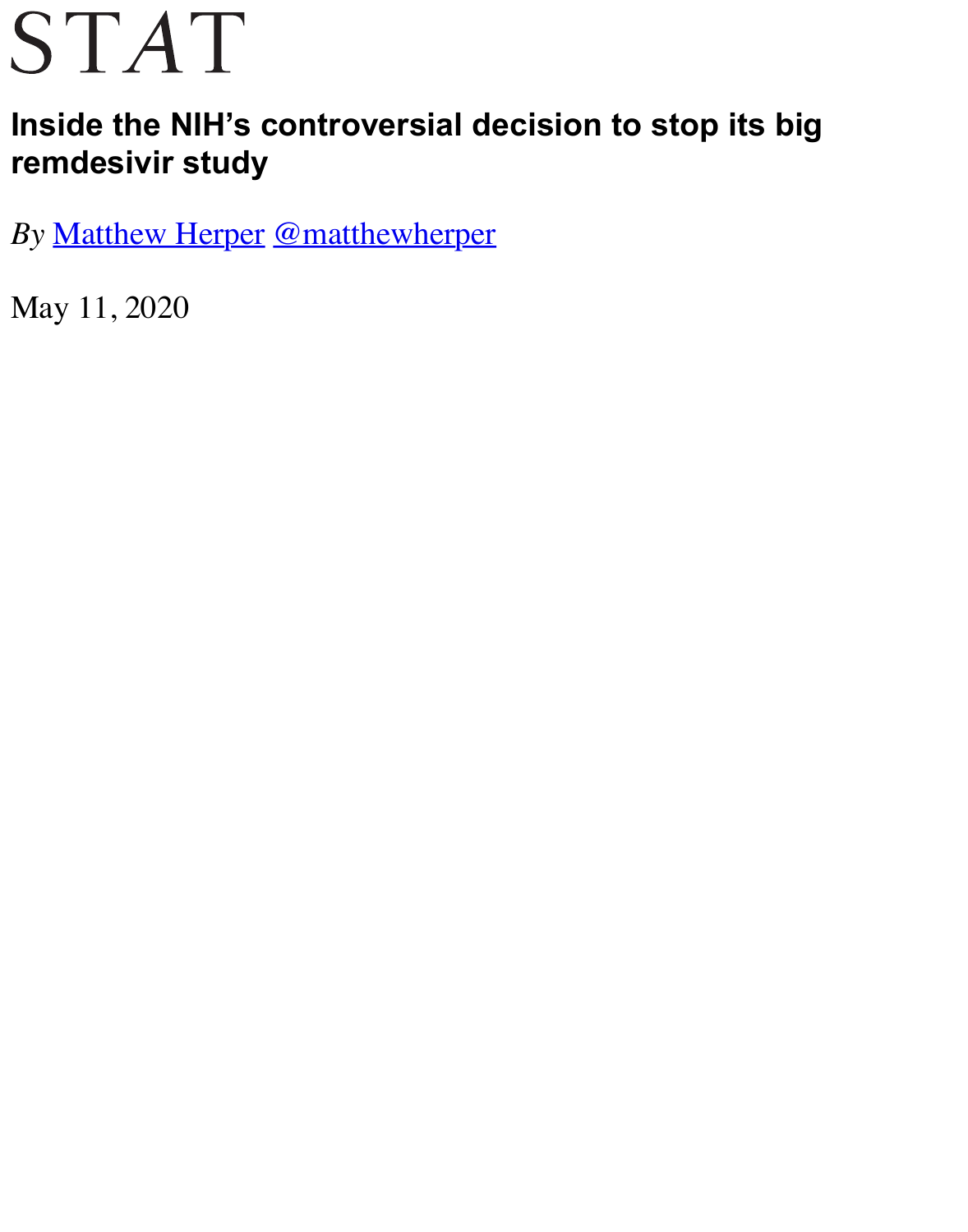

A phlebotomist shows specimens of people getting tested for coronavirus antibodies at the Ref Health Center in Spring Valley, N.Y. *Yana Paskova/Getty Images*

The drug maker Gilead Sciences released a bombshell two wee study conducted by a U.S. government agency had found that t company's experimental drug, remdesivir, was the first treatment to have even a small effect against Covid-19.

Behind that ray of hope, though, was one of the toughest quand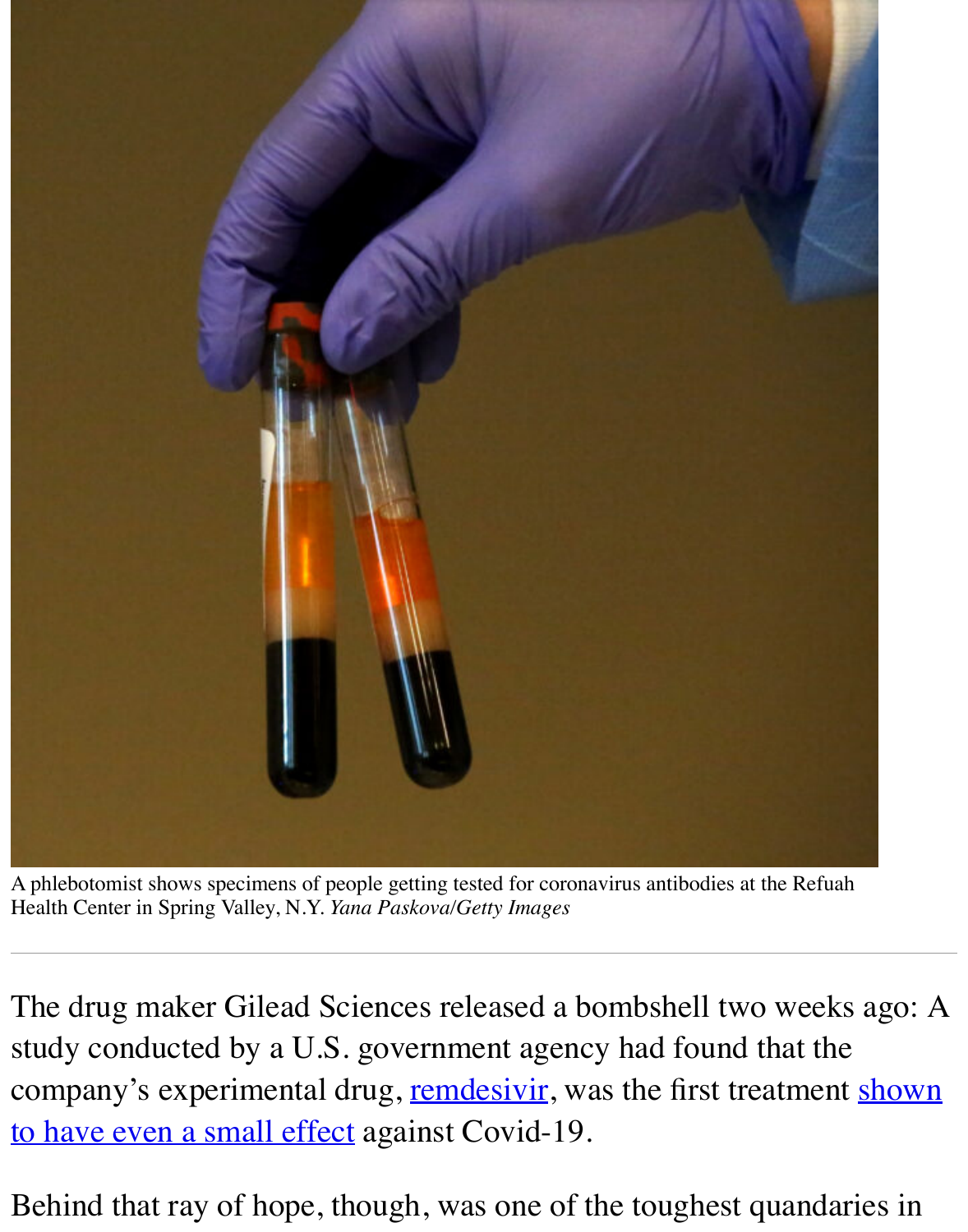case in clinical trials — by turns secretive and bureaucratic.

The National Institute of Allergy and Infectious Diseases has described as to STAT in new detail how it made its fateful decision: to start remdesivir to patients who had been assigned to receive a place study, essentially limiting researchers' ability to collect more data whether the drug saves lives  $-$  something the study, called AC suggests but does not prove. In the trial,  $8\%$  of the participants remdesivir died, compared with 11.6% of the placebo group, a that was not statistically significant.

A top NIAID official said he had no regrets about the decision.

STAT Reports: STAT's guide to interpreting clinical trial results

"There certainly was unanimity within the institute that this wa [thing to do,"](https://reports.statnews.com/) [said H. Clifford Lane, NIAID's clinica](https://reports.statnews.com/products/stat-guide-interpreting-clinical-trial-results?variant=32071781318759)l director. " think there might've been some discussion, [because] everyone tries to play devil's advocate in these discussions, I think there pretty uniform opinion that this was what we should do."

From the standpoint of the agency, he said, the study had answered the standpoint of the agency, he said, the study had answered question it was designed to answer: The median time that hospi Covid-19 patients on remdesivir took to stop needing oxygen or hospital was, at 11 days, four days shorter than those who were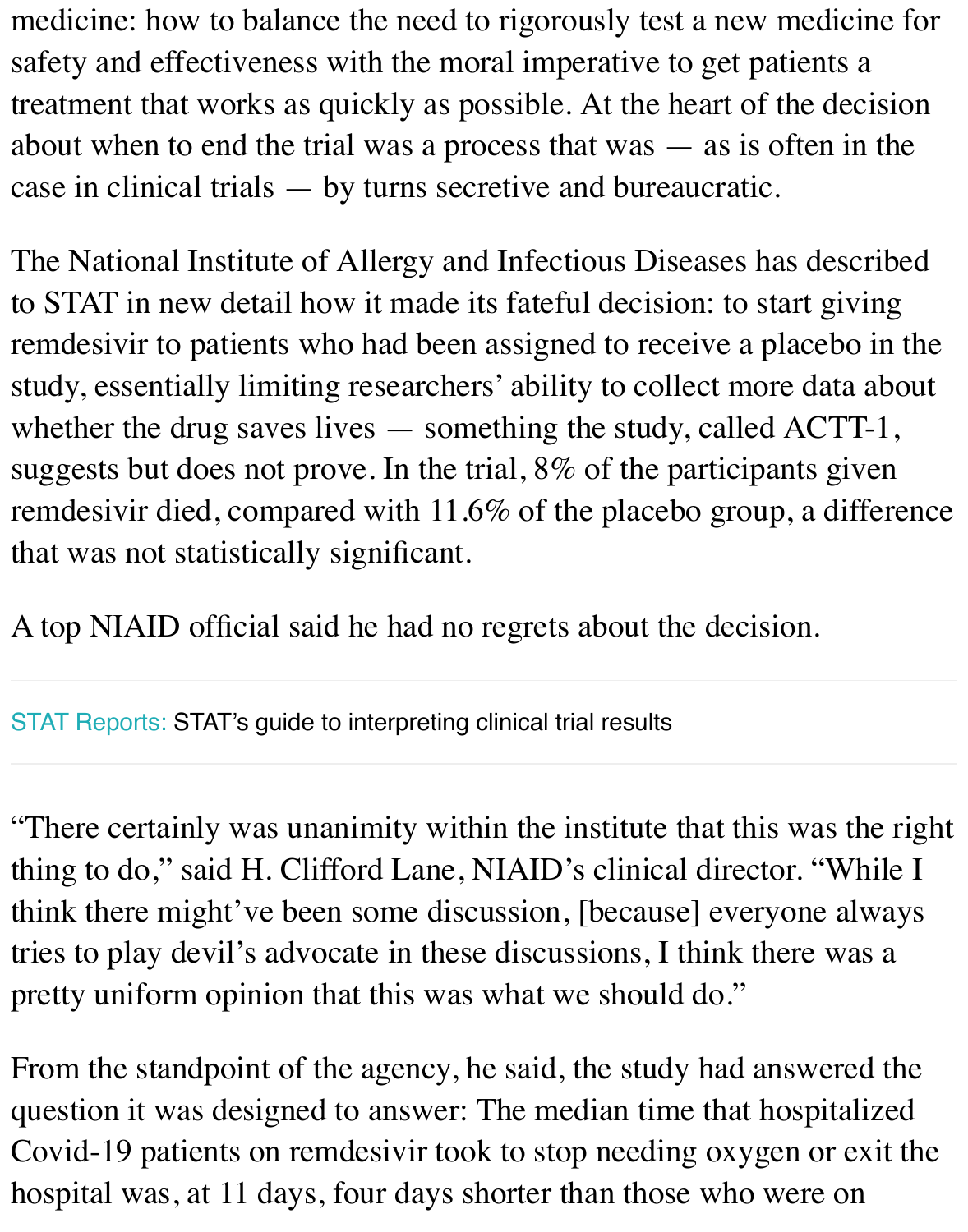placebo. "How many patients would we want to put at risk of dying," he asked, for that last little bit of proof? Remdesivir, he noted, was not a home run, but is probably better than nothing.

Steven Nissen, a veteran trialist and cardiologist at the Cleveland Clinic, disagreed that giving placebo patients remdesivir was the right call. "I believe it is in society's best interest to determine whether remdesivir can reduce mortality, and with the release of this information doing a placebo-controlled trial to determine if there is a mortality benefit will be very difficult," he said. "The question is: Was there a route, or is there a route, to determine if the drug can prevent death?" The decision is "a lost opportunity," he said.

Peter Bach, the director of the Center for Health Policy and Outcomes at Memorial Sloan Kettering Cancer Center, agreed with Nissen. "The core understanding of clinical research participation and clinical research conduct is we run the trial rigorously to provide the most accurate information about the right treatment," he said. And that answer, he argued, should ideally have determined whether remdesivir saves lives.

The reason we have shut our whole society down, Bach said, is not to prevent Covid-19 patients from spending a few more days in the hospital. It is to prevent patients from dying. "Mortality is the right endpoint," he said.

Most experts contacted by STAT expressed opinions that fell between Nissen and Lane, believing that the decision was a difficult case, with several defending the NIAID.

"I think it was a really tough call," said Janet Wittes, a prominent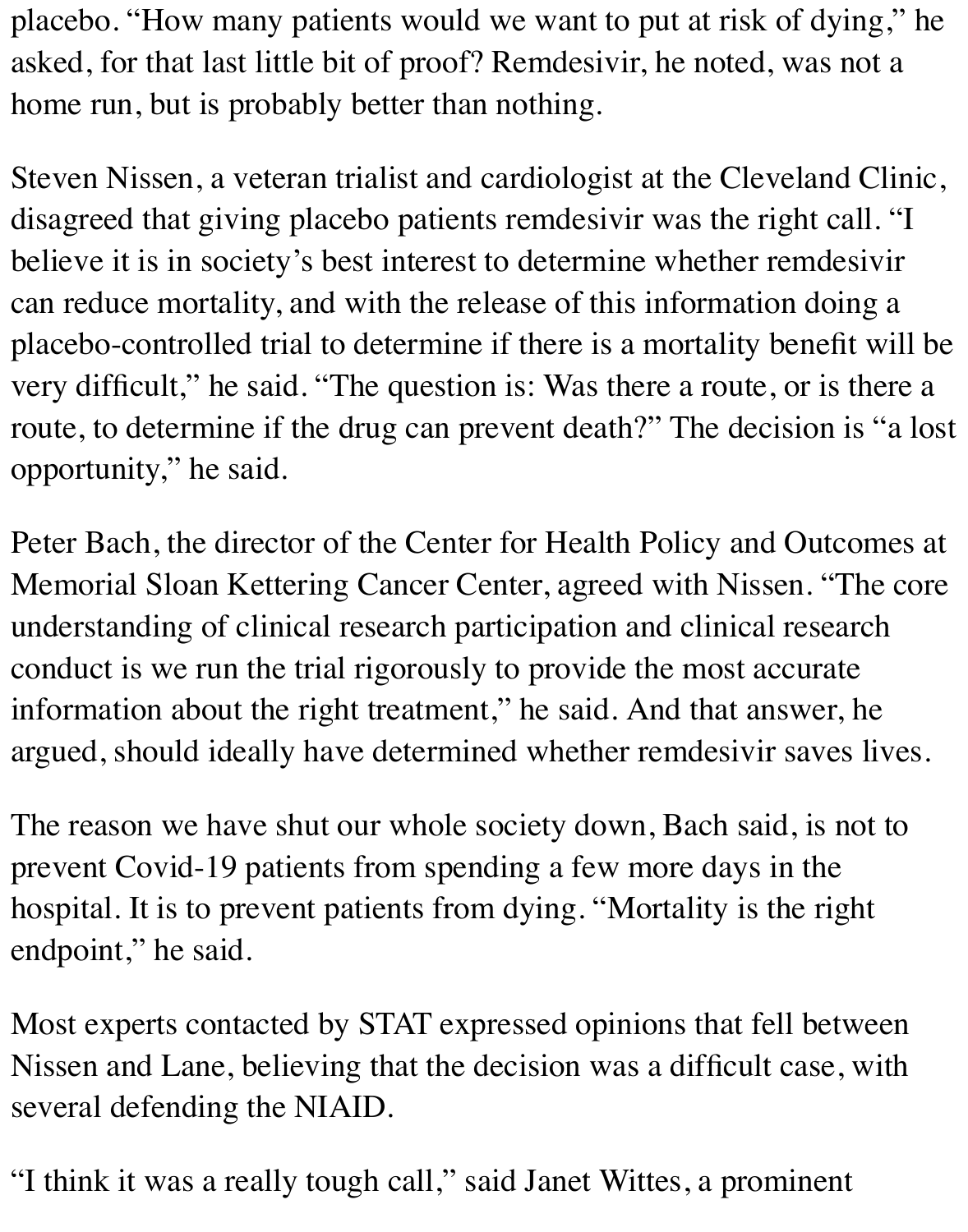early because a drug's benefit was so undeniable that it would be unethical to continue the study. But Lane said this was incorrect data come from a preliminary final analysis, a point at which the would normally end.

Related:

## **With remdesivir, Gilead finds itself at strategic crossroads with its reputation (and far more) at stake**

[The A](https://www.statnews.com/2020/05/05/remdesivir-gilead-strategic-crossroads-reputation-far-more-at-stake/)CTT study (short for Adaptive Covid-19 Treatment Trial) late February. The first patient dosed in the study was an Amer repatriated from the Diamond Princess, a British cruise ship wh was an outbreak of more than 800 Covid-19 cases. By the term study, hospitalized patients were randomly assigned to receive intravenous remdesivir or a placebo. On day 15, the study would patients on a scale from 1 (dead) to 8 (not hospitalized, with no restrictions on activities).

As results from other Covid-19 studies conducted in China started to  $\theta$ trickle in, Lane and his team began to worry that looking at the on only the 15th day could lead the study to fail even if the drug effective. On March 22, with only 77 patients enrolled in the st members of the NIAID team had a conference call on which the decided to change the measure that would be used. Instead of nearpatients on an eight-point scale on one day, the study would me time until the patients scored one of the best three outcomes on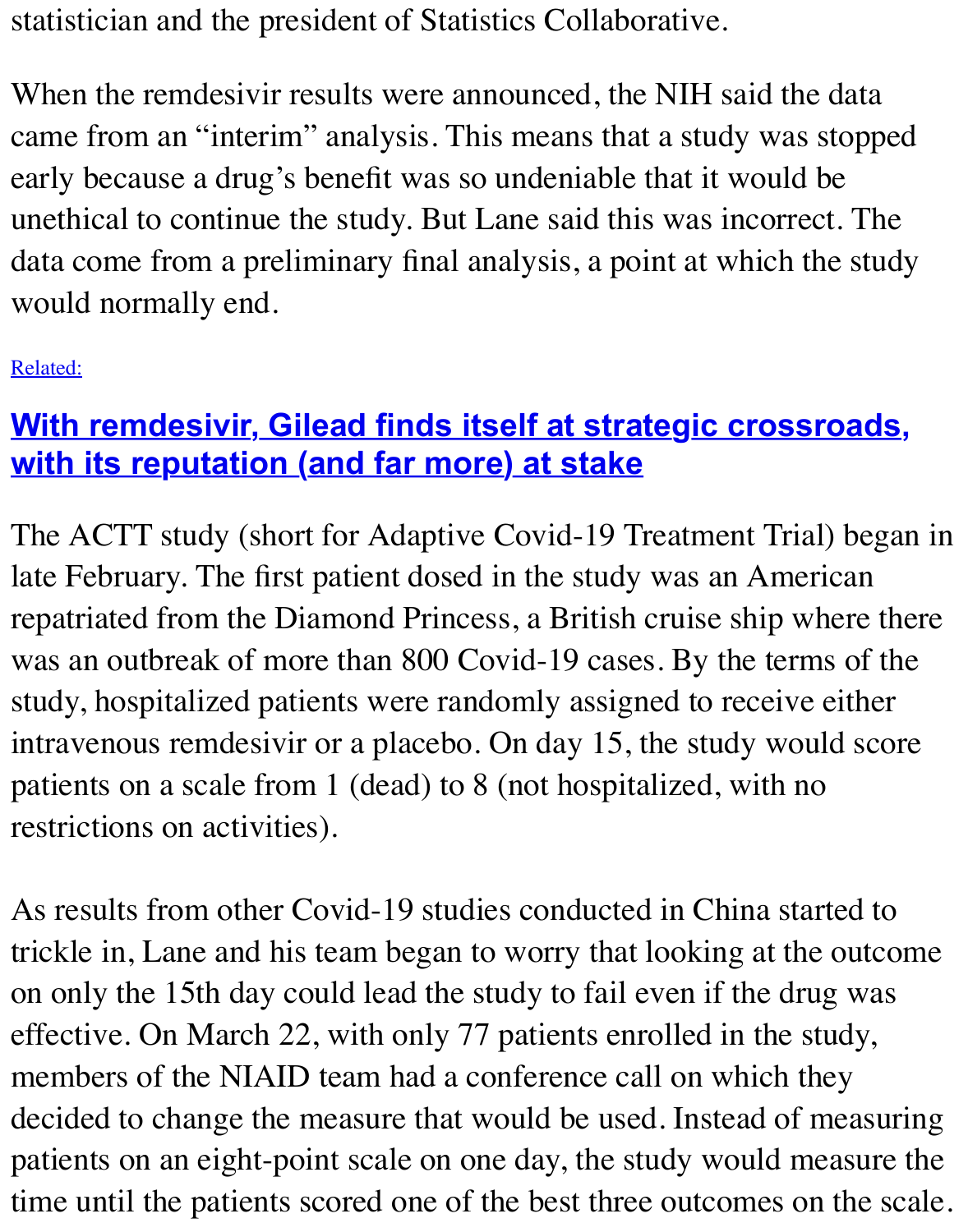This decision was finalized on April 2; it was posted to clinicaltrials.gov, a government registry of clinical trials, on April 16.

Ironically, Lane said, the study would still have been positive if the change had not been made. But the change in the study's main goal also changed the way the study would be analyzed. Now, the NIAID decided, the analysis would be calculated when 400 patients out of the 1,063 patients the study enrolled had recovered. If remdesivir turned out to be much more effective than expected, "interim" analyses would be conducted at a third and two-thirds that number.

The job of reviewing these analyses would fall to a committee of outside experts on what is known as an independent data and safety monitoring board, or DSMB. Though they generally go unseen, DSMBs are among the most important and powerful forces in medical research. They are allowed to analyze the data from a trial while it's ongoing, even as drug companies, doctors, and patients are kept from knowing who is getting the medicine and who is getting placebo. These boards have two jobs: to make sure that patients aren't being harmed by the experimental drug, and to ensure that it's not already clear beyond a doubt that a medicine is effective.

Those decisions bring moments of triumph, despair, and, occasionally, confusion.

When Merck decided to withdraw the painkiller Vioxx in 2004, it was because a DSMB had recommended stopping a study of the drug when it became clear the medicine increased the risk of heart attacks and strokes. In 2014, when a study of the cancer immunotherapy Opdivo first proved that drug extended survival in melanoma, it was because a DSMB had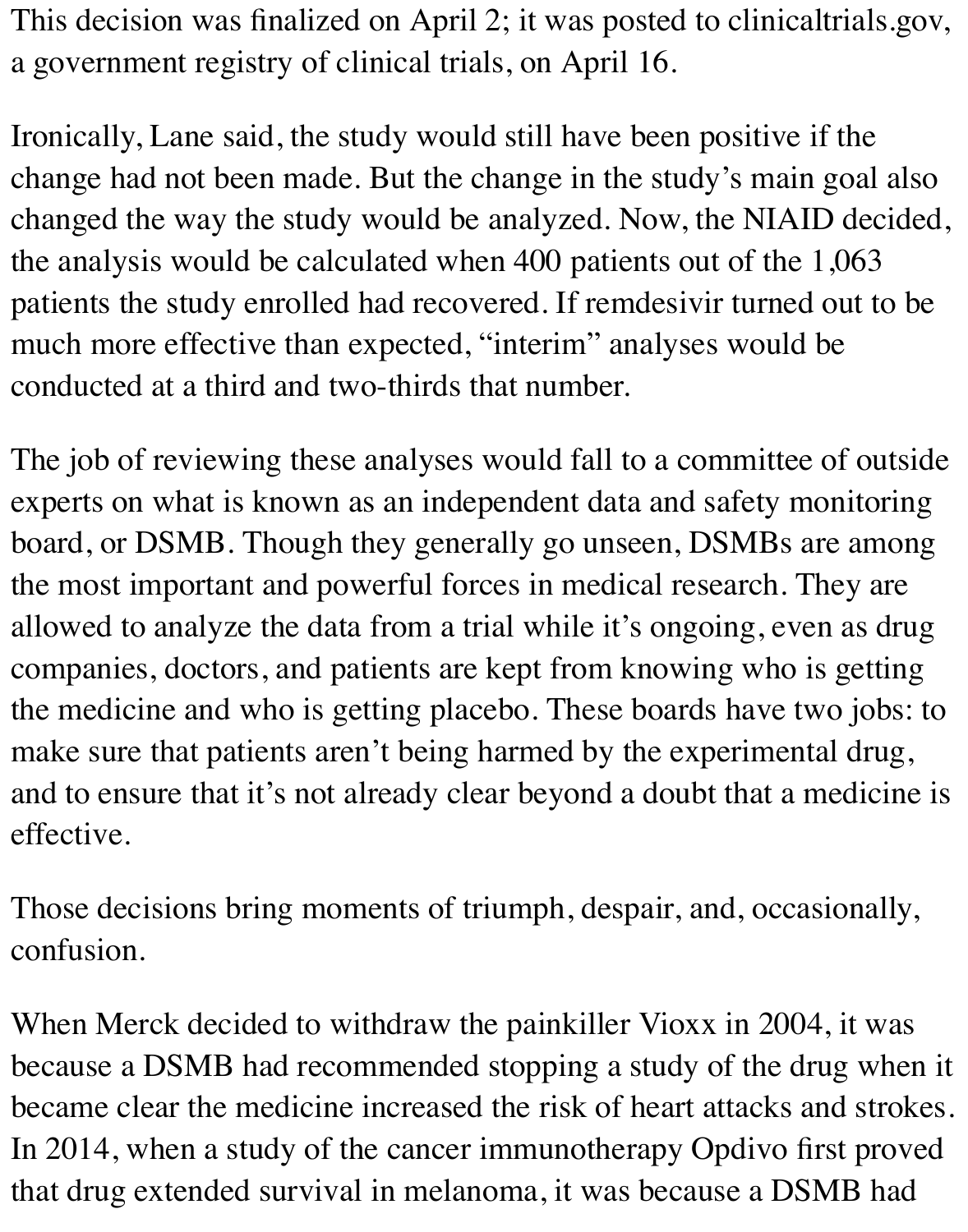found the result incontrovertible and recommended stopping the study.

But the DSMB for the remdesivir study did not ever meet for an interim efficacy analysis, Lane said. All patients had been enrolled by April 20. The data for a DSMB meeting was cut off on April 22. The DSMB met and, on April 27, it made a recommendation to the NIAID.

That recommendation was not about whether the patients on placebo should receive remdesivir. Instead, the DSMB recommended that in the next phase of the study, testing Eli Lilly's arthritis drug Olumiant against remdesivir, there was no need for a placebo-only group.

That decision, Lane said, led the NIAID to conclude that patients who had been given placebo should be offered remdesivir, something that started happening after April 28.

This is where Nissen and Bach disagree. There were 1,063 patients in the study, but only 480 had recovered at the time of the analysis. Researchers could have collected more data, they argue, and perhaps have learned if remdesivir saves lives. They were already close, both note. Results are considered "significant" if a measure called a p-value is less than 0.05; the value for mortality in the preliminary analysis was 0.059. "How many patients would we want to put at risk of dying to get that 0.01 on the p-value," Lane retorted.

Marc Pfeffer, a cardiologist at the Brigham and Women's Hospital in Boston, said he believes NIAID made the right call. He said that he was "very sympathetic" to the fact that researchers were getting this study done during a pandemic. "If you make the decision that remdesivir should be part of everybody's therapy in the next phase, then those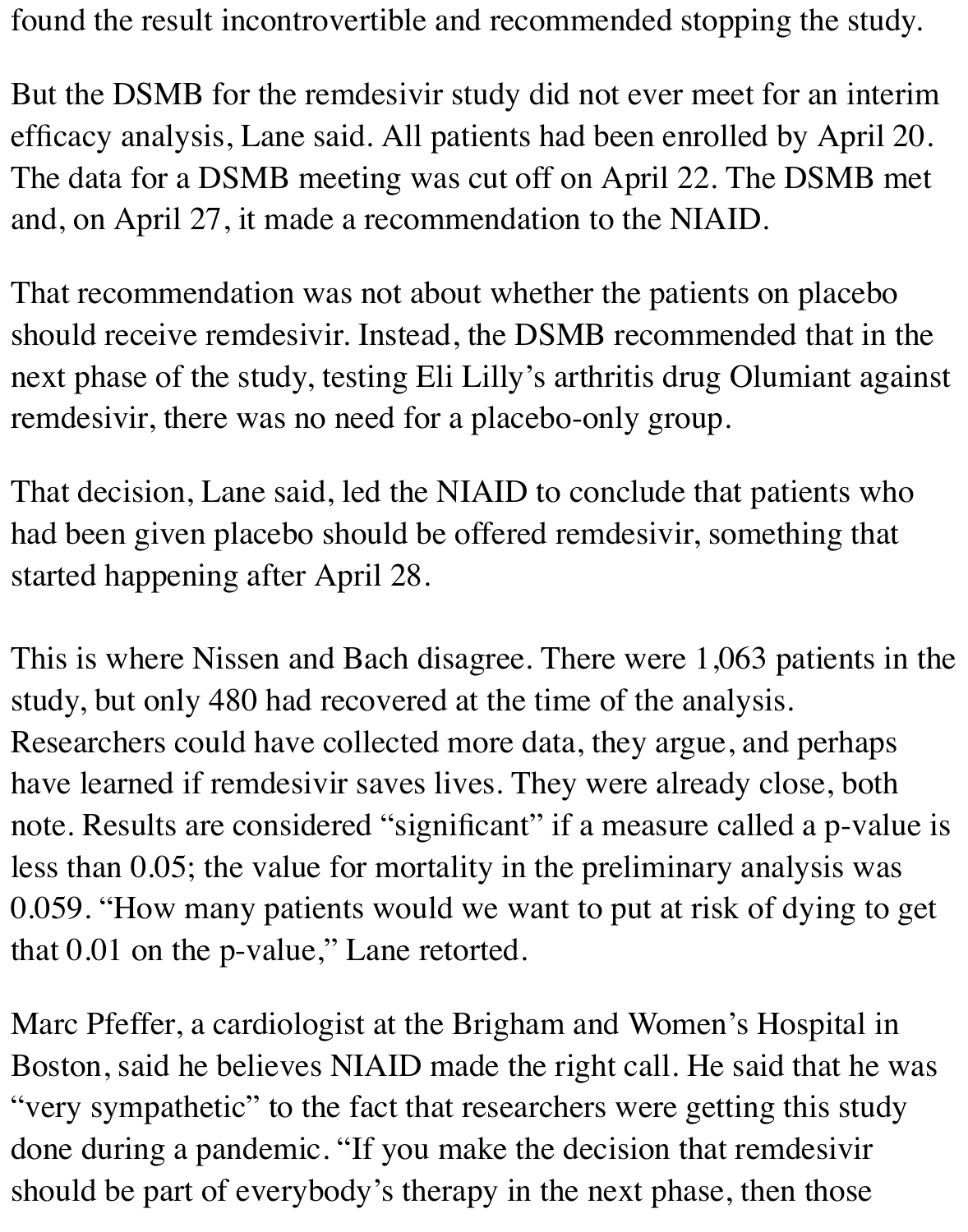volunteers taking the risks in the current trial should be switched to the active therapy now considered effective," he said.

Should this decision have been left to the DSMB, not the NIAID? DSMBs are technically only advisory panels, said Richard Chaisson, a professor at the Johns Hopkins Bloomberg School of Public Health.

Chaisson remembers running an NIH-funded study of a preventative treatment for tuberculosis. The DSMB recommended continuing the trial, but he decided not to, because it was putting patients at too much risk. "The NIH had no problem with me not following the DSMB's advice, and were even relieved I made the decision I did," he said.

Wittes, of Statistics Collaborative, said she is glad she wasn't on this DSMB, adding, "I don't know where I would have come out." And she said that when full results of the study are available, she would be "shocked" if the NIAID had not done things properly.

"I think there are groups of people who you'd really respect who would not have stopped a study like this without a mortality benefit," Wittes said. "And I think you can argue that both ways."

But she also worried that the evidence might not be strong enough to make the decision society is now making: that every new Covid-19 treatment must be given with or compared to remdesivir.

"The danger is now it's the treatment for everybody," she said. "Now this is the base drug and everything is going to be that plus something or the control. I think we don't know if it's strong enough for it to be the standard of care. I don't think we know who should be treated."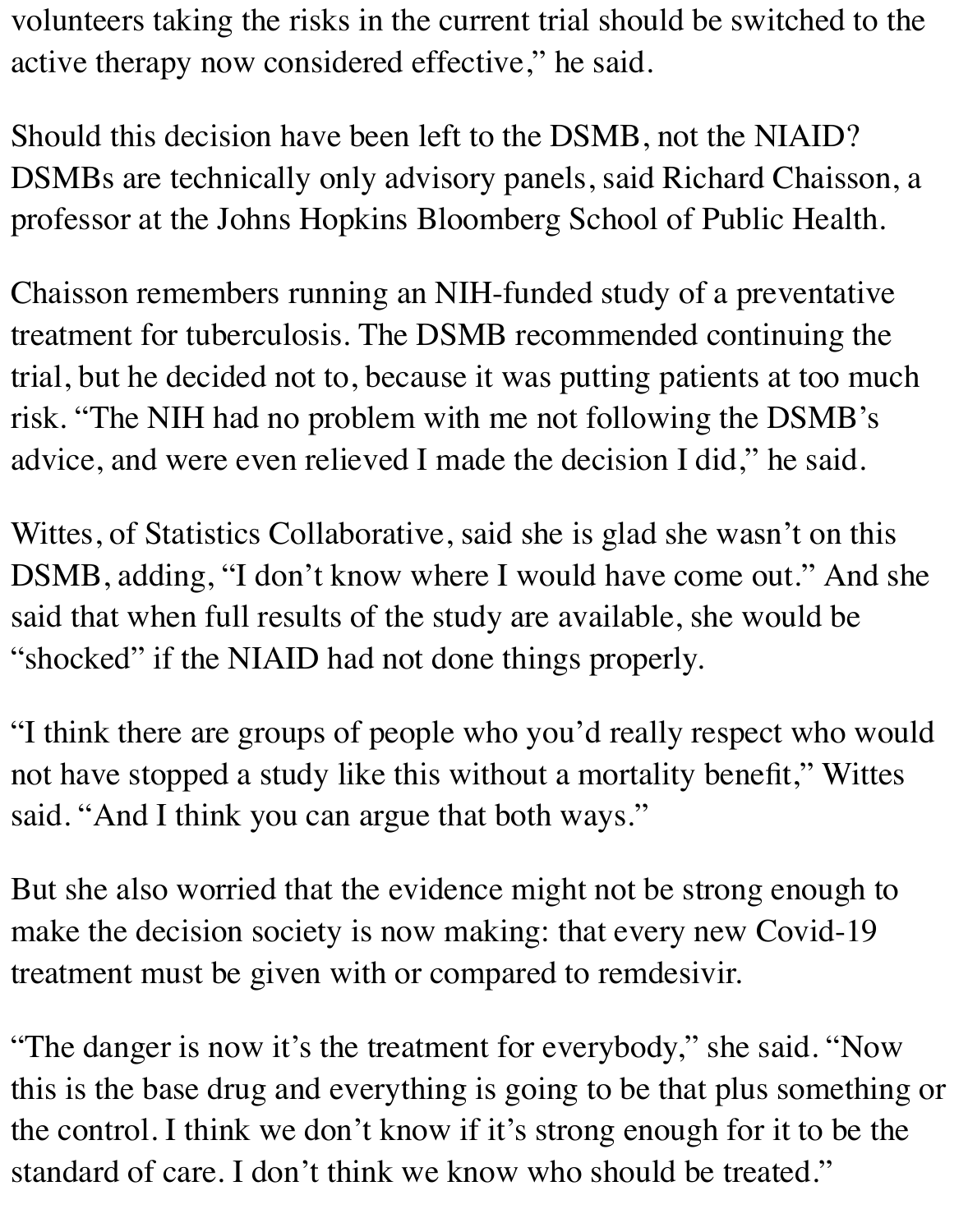first place.

"I don't find this endpoint very compelling, and to me the real is the decision to design the trial around the endpoint of time to re defined in the way they defined recovery," Joffe said. "To me, t decisions that are this weighty ought to be based on clinically important endpoints."

All of this would normally wait until the full results were publi which point the roster of the DSMB may be revealed. (Lane word share their names.) But what is unusual in this case is that, before data are even fully analyzed, the FDA has **authorized remdesiville and the Authorize** Chinese study, meanwhile, **failed to show remdesivir had a benefite.** Several more studies of the drug expected to read out soon.

Ethan Weiss, a cardiologist at the Univers[ity of California, San](https://www.statnews.com/2020/05/01/fda-to-allow-emergency-use-of-gileads-covid-19-drug/) Francisco, who traveled to [New York two](https://www.statnews.com/2020/04/23/data-on-gileads-remdesivir-released-by-accident-show-no-benefit-for-coronavirus-patients/) weeks ago to treat C patients, said that he does worry that we have missed "a fleeting opportunity" to understand how well remdesivir works. "It is satisfy that we're not going to get a complete answer about it." But he also thinks the issue is "inside baseball." Remdesivir, as several have pointed out, is not a game changer.

The real problem, Weiss said, is not the handling of this particular study but that there aren't more like it. He said he wished the U.S. had the infrastructure needed to do more studies like this when the